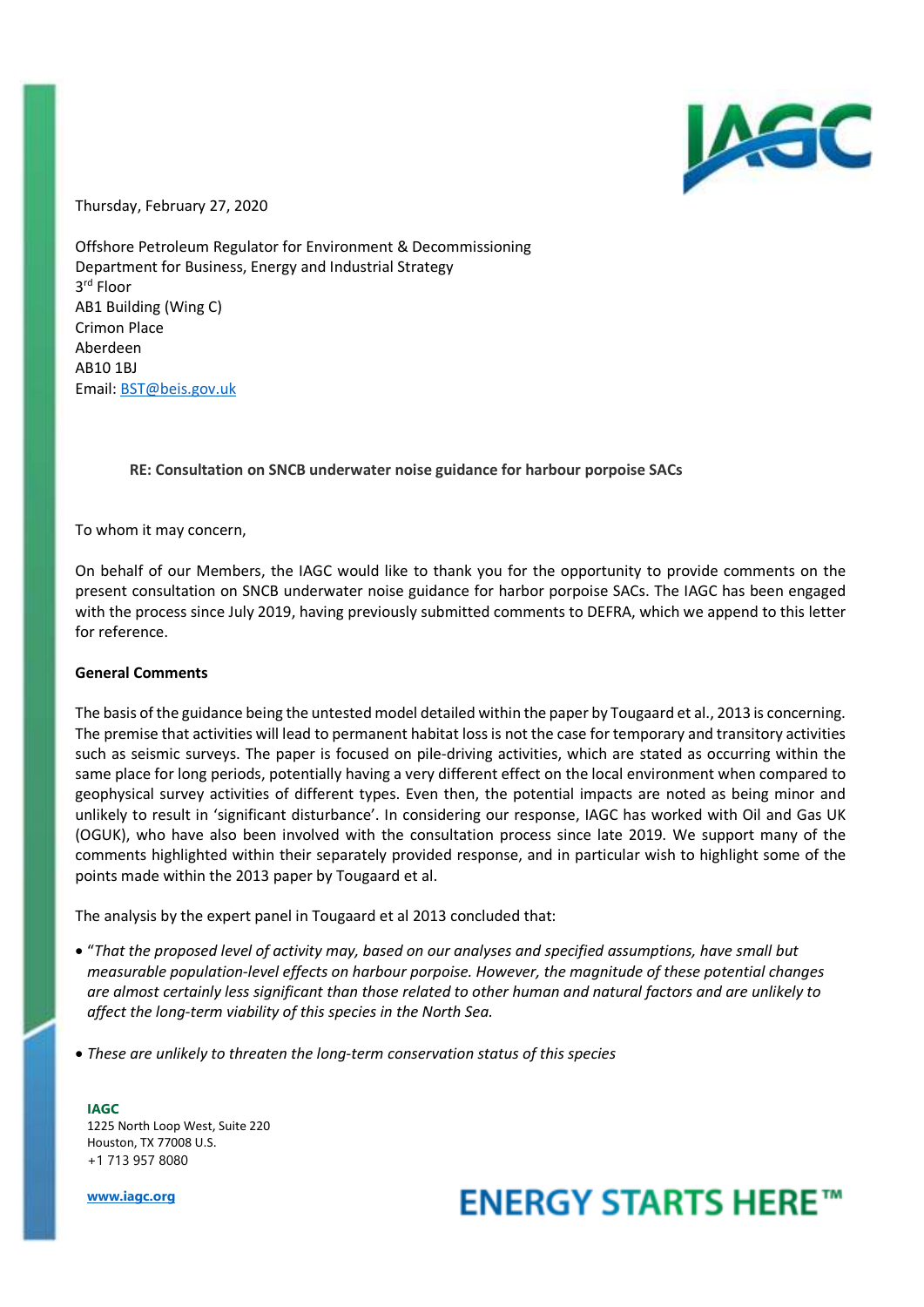*In other words, while animals may be temporarily redistributed in space in ways that may affect their individual vital rates and even trends in local population numbers and trends for short periods, the proposed activities are unlikely to have long-term population impacts across the broad areas of the North Sea*"

The authors also acknowledge that "*despite historical levels of noise [*seismic surveys and UXO*], the cetacean survey data collected over the last two decades showed the SACs to sustain higher persistent densities of harbour porpoise than other areas, suggesting that animals may cope with a certain level of disturbance whilst still favouring those areas".* 

## **Specific comments**

We would like to highlight a number of concerns with the guidance, focusing as requested on the relevance and validity of the evidence base;

Page 2, Paragraph 4, 5<sup>th</sup> Sentence – we query the focus on frequencies between 10 Hz and 10 kHz as being the range most likely to result in disturbance. The functional hearing range of harbour porpoises stretches from >10kHz to ~160 kHz and the most sensitive range to over 100 kHz. We wish to highlight work undertaken by Kastelein in this respect as being more appropriate than the monitoring guidance referenced at present<sup>1</sup>. The consequence of the present range will be to exclude sources likely to cause disturbance and include some that are unlikely to have any effect. The hearing sensitivity of harbor porpoises diminishes greatly below 10 kHz, so sounds of lower frequencies down to 10 Hz are very unlikely to elicit any response.

Page 3, Initial Highlight Box – IAGC fundamentally disagrees with the application of the percentage area approach for temporary and transitory sound sources, and in particular for the 10% seasonal threshold. The percentage thresholds are acknowledged as having stemmed from ASCOBANS conservation objectives for populations relating to the maintenance/recovery of >80% carrying capacity in the long term, based on the threat of bycatch. This is noted as being a precautionary approach, and we query the scientific basis of applying the reciprocal percentage as being representative of true habitat loss.

Page 6, Paragraph 5, 1<sup>st</sup> Sentence – the Effective Deterrent Radius (EDR) for seismic surveys is noted as being 10km, and as being based on the observations from a single study, which we do not believe to be reasonable. The majority of the output from a seismic source array is at a frequencies well below the harbour porpoise hearing threshold and therefore there is a need to weight hearing threshold accordingly. While reference is made to a potential need for an increased EDR for 3D seismic surveys due to increased array size, we do not anticipate this being required. The study in question did not note broad scale displacement, suggesting that habitat exclusion is not occurring, but rather short-term changes in acoustic behavior.

Page 9, Paragraph 1,  $4<sup>th</sup>$  Sentence – as previously commented, IAGC feels that the application of the current seismic survey EDR of 10km along the entirety of the portion of a survey line, or series of lines that may be acquired in one day in the form of a buffer is inappropriate. As the seismic source is transient, any potential effect is also transient, and cannot be considered as having affected an area such as the example provided in any given 24 hour period.

<sup>1</sup> E.g. Kastelein et al., 2015. Hearing thresholds of a harbour porpoise (*Phocoena phocoena*) for narrow-bandsweeps. J. Acoust. Soc. Am. 138 (4) 2508-2512